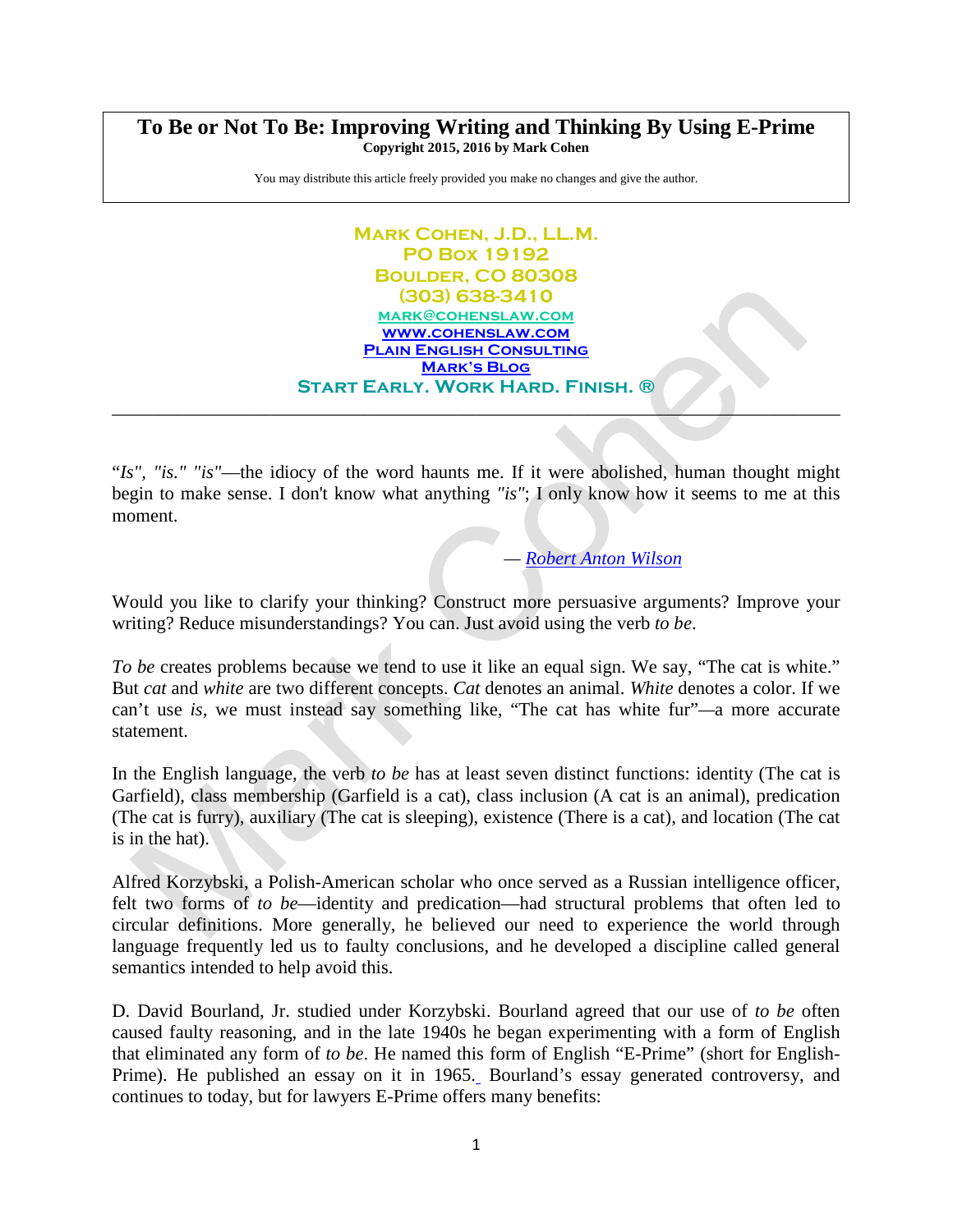**1. E-Prime reveals the observer.** The statement "The earth is round" conveys an impression of completeness, finality, and time-independence. It sounds like an absolute truth, just as the statement "The earth is flat" once sounded like an absolute truth. Using E-Prime, we must instead say something like, "The earth looks round to me." This reveals an observer, and observers may have flaws in perception.

**2. E-Prime forces us to distinguish between ourselves and others.** Instead of saying, "The people are opposed to the proposed legislation," we must say something like, "57% of the voters oppose the proposed legislation."

**3. E-Prime prevents us from passing off our opinions as fact.** Instead of saying, "That is a terrible decision," we must say something like, "I do not agree with the court's reasoning in that decision because . . . " Bourland referred to use of *to be* as a "Deity mode of speech," which "allows even the most ignorant to transform their opinions magically into god-like pronouncements on the nature of things."

**4. E-Prime helps avoid broad assertions crossing boundaries between past, present, and**  future.In E-Prime we can't say, "Your client is untruthful," which suggests a permanent state, but must instead say something like, "A jury convicted your client of perjury in 1995."

**5.E-Prime avoids using passive voice.** Instead of writing, "Your client's claim will be considered by our claims department," we must instead write something like, "Our claims department will consider your client's claim." We've just gone from a sentence with 10 words to one with only eight words. This can be useful when drafting motions or briefs subject to page limits. Avoiding passive voice also forces us to identify the responsible parties. Instead of saying, "Mistakes were made," we must say, "Cindy made a mistake."

**6.E-Prime promotes accuracy and reduces ambiguities.** To say, "She is a good judge" may create confusion because "good" may mean different things to different people. We may both consider her a good judge, but for different reasons. It is more accurate to say, "The Judicial Performance Commission gives her consistently high ratings" or "Her opinions are well written."

**7.E-Prime avoids judging and labeling.** If we say, "Joe is Catholic," we may immediately assume Joe holds certain views on political issues. If we say, "Joe attends the Catholic church," we are less likely to stereotype Joe. Many psychotherapists, particularly those practicing rational emotive behavior therapy, now employ E-Prime with patients. When a patient tells himself, "I am fat," he places a negative label on himself. Rational emotive behavior therapy requires that patient to instead say something like, "I weigh 15 pounds more than I want to."

**8.E-Prime promotes healthy discussion.** If we tell someone, "You're wrong," it seldom goes over well. If instead we say, "I see it differently" and explain why, we may begin a healthy discussion.

**9.E-Prime reduces hidden assumptions.** We may say, "He is happy," but we don't know that. We improve accuracy by saying, "He smiles a lot" or "He appears happy."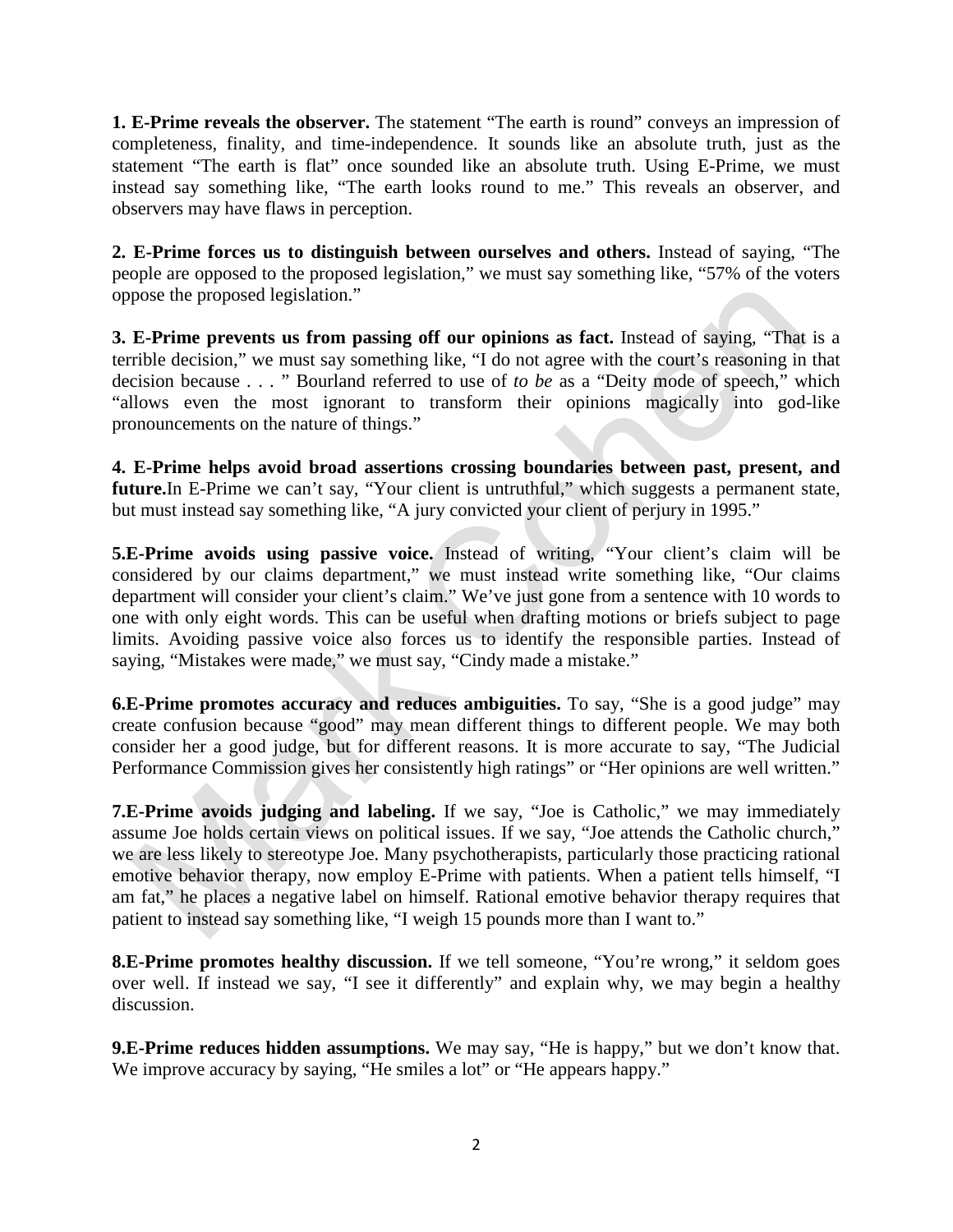**10.E-Prime improves creativity**. Instead of saying, "There are no solutions," we must instead say something like, "We have not yet found any solutions."

**11.E-Prime prevents generalizations and helps problem solving.** Instead of saying, "Our client is difficult," we must instead identify the problem and say something like, "Our client has unrealistic expectations." Having identified the problem, we can then consider possible solutions.

**12. E-Prime makes us more aware of how we use language and how it impacts thinking.**  Learning E-Prime feels like learning a new language. But instead of learning new constructs, you unlearn what you think you already know.

For all these reasons, E-Prime can improve relationships, communications skills, and your skills as a lawyer. When you learn to "think in E-Prime," you'll draft better documents and make your pleadings more precise. You will write something, but then you will stare down at it, see some form of *to be*, and ask yourself whether you can be more precise. This precision will pay dividends down the road because your pleadings won't contain generalizations opposing counsel can later use against you.

Thinking in E-Prime benefits litigators and trial lawyers. For instance, in a Fortune 100 company's Annual Report, the CEO wrote, "I'm excited that we are leaders in integrating digital and physical retail in a seamless fashion." Now imagine you are deposing that CEO about that assertion. The assertion "We are leaders" raises endless questions. In whose opinion is the company a leader in that area? What data does the company possess to support that assertion? Did the company conduct polls to determine what companies are considered leaders in that area? If so, who designed the poll? Who conducted it? When? Did the company analyze data to compare its performance in that area to that of its competitors? If so, what data did the company collect and who has the data now?

When you see "is" in a pleading, your E-Prime radar should alert you that you need to examine it. When you hear "is" during a deposition or in testimony, your ears should stand up like Scooby Doo's and you should think, "Ruh Roh." It means you need to question or probe.

So, give E-Prime a try. If nothing else, it will exercise your brain. But be mindful that there may be times when E-Prime interferes with brevity or some higher artistic purpose. It is probably good that Elvis sang, "You ain't nothin' but a hound dog" rather than, "You possess many of the qualities hound dogs possess."

## **About the Author**

Mark Cohen has 33 years of experience as a lawyer. He earned a B.A.in Economics at [Whitman](https://www.whitman.edu/) College and earned his law degree at the [University](http://www.colorado.edu/law/) of Colorado in Boulder. He earned an [LL.M. Agricultural](http://law.uark.edu/academics/llm/) and Food [Law](http://law.uark.edu/academics/llm/) from the [University](http://law.uark.edu/) of Arkansas, where he also taught advanced legal writing. His diverse legal career includes service as an Air Force JAG, a Special Assistant U.S. Attorney, a prosecutor, a municipal judge for Boulder, six years on the Advisory Board of The [Colorado](http://www.cobar.org/index.cfm/ID/20017/dptcl/The-Colorado-Lawyer/) Lawyer (including one as chairperson), and service on the Executive Board of the Colorado [Municipal](https://www.cml.org/) League.